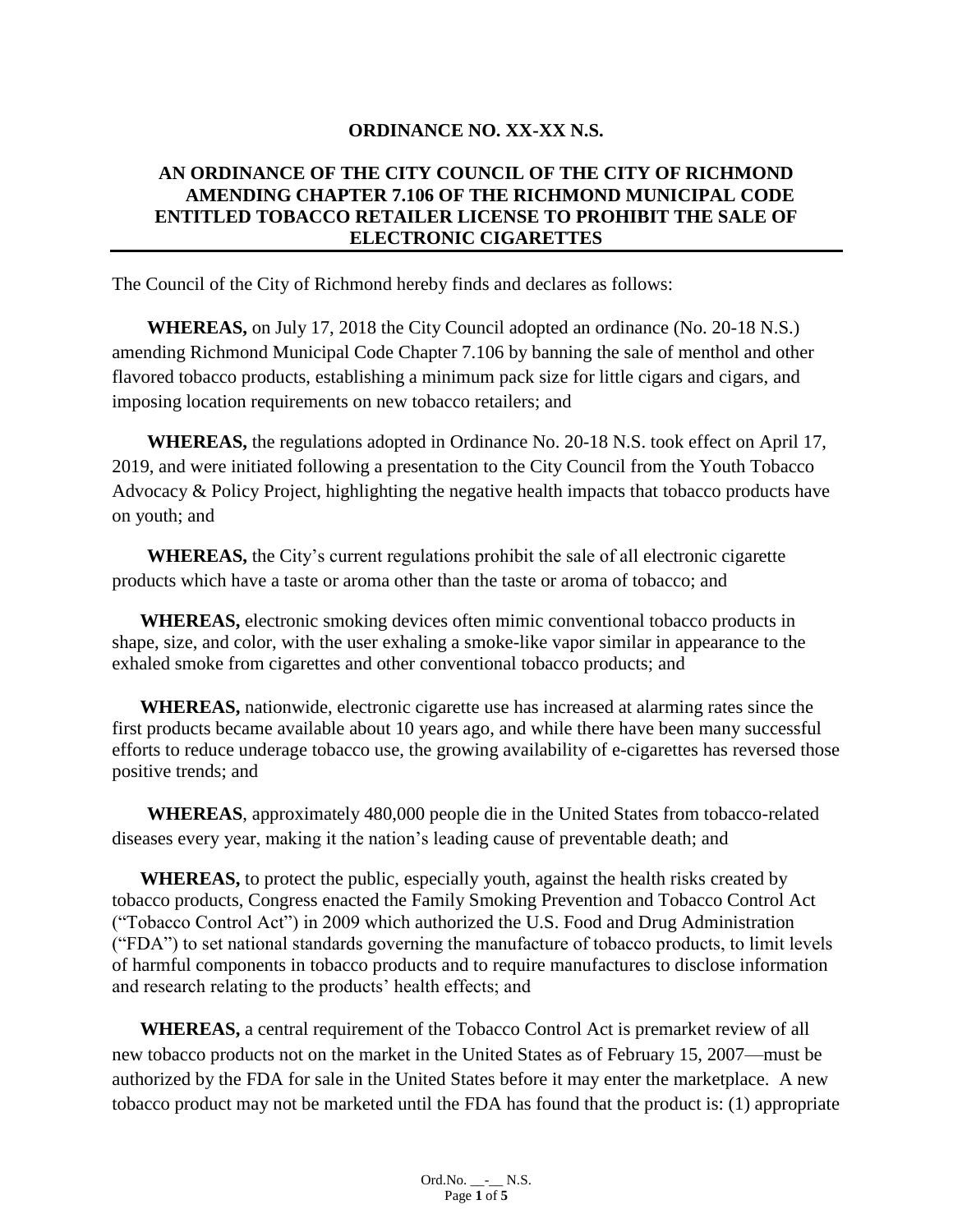for the protection of the public health upon review of a premarket tobacco application; (2) substantially equivalent to a grandfathered product; or (3) exempt from substantial equivalence requirements; and

**WHEREAS,** The FDA's premarket review process is intended to determine if a tobacco product is appropriate for the protection of the public health "with respect to the risks and benefits to the population as a whole, including users and nonusers of the tobacco product, and taking into account- (A) the increased or decreased likelihood that existing users of tobacco products will stop using such products; and (B) the increased or decreased likelihood that those who do not use tobacco products will start using such products"<sup>1</sup>; and

 **WHEREAS,** virtually all electronics cigarettes that are sold today are considered "new tobacco products" under the Tobacco Control Act, but unfortunately they have not obtained a premarket review order and the FDA has not taken appropriate action to enforce the requirements of the Tobacco Control Act; and

**WHEREAS,** in 2017, the FDA issued Guidance that purports to give electronic cigarettes manufactures until August 8, 2022 to submit their application for premarket review. The Guidance further purports to allow unapproved products to stay on the market indefinitely, until such time as the FDA complies with it statutory duty to conduct a premarket review to determine whether a new tobacco product poses a risk to public health. In March 2019, the FDA issued draft guidance in which it considered moving the premarket application deadline up by one year for certain flavored e-cigarettes products. It is not known when, if ever, this narrow adjustment will become final or will take effect; and

**WHEREAS,** the project is exempt from the California Environmental Quality Act (CEQA) because it is covered by the general rule that CEQA applies only to projects which have the potential for causing a significant adverse effect on the environment.

**NOW, THEREFORE, BE IT RESOLVED** that the City Council of the City of Richmond does ordain as follows:

## **SECTION I.**

 $\overline{\phantom{a}}$ 

 Chapter 7.106.030 entitled "Requirements and Prohibitions" of the City of Richmond Municipal Code is hereby amended to read as follows **(underline text indicates insertion)**:

## **7.106.030 Requirements and Prohibitions.**

## A. Tobacco Retailer License Required.

It shall be unlawful for any person to act as a tobacco retailer in the City without first obtaining and maintaining a valid tobacco retailer license for each location at which that activity

 $1$  21 U.S.C. § 387j: Application for Review of Certain Tobacco Products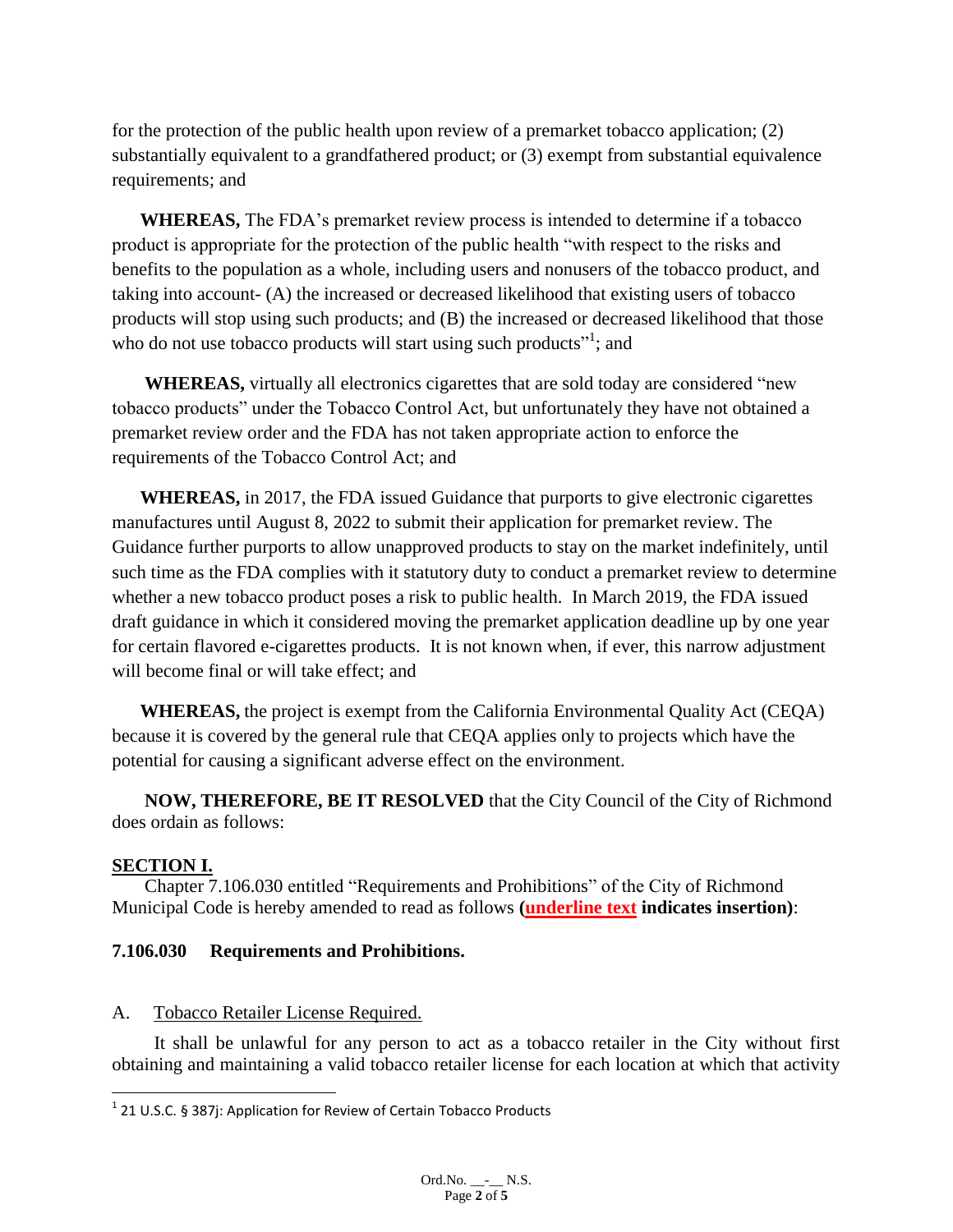is to occur. Tobacco retailing without a valid tobacco retailer's license is a nuisance as a matter of law.

#### B. Lawful Business Operation.

In the course of tobacco retailing or in the operation of the business or maintenance of the location for which a license is issued, it shall be a violation of this chapter for a licensee, or any of the licensee's agents or employees, to violate any local, state or federal law applicable to tobacco products, tobacco paraphernalia, or tobacco retailing.

#### C. Display of License.

Each tobacco retailer license shall be prominently displayed in a publicly visible location at the licensed location.

#### D. Positive Identification Required.

No person engaged in tobacco retailing shall sell or transfer a tobacco product or tobacco paraphernalia to another person who appears to be under the age of twenty-seven (27) years without first examining the identification of the recipient to confirm that the recipient is at least the minimum age for sale of tobacco products as established by state law.

#### E. Minimum Age for Persons Selling Tobacco.

No person who is younger than 18 years of age shall engage in tobacco retailing.

### F. False and Misleading Advertising Prohibited.

A tobacco retailer without a valid tobacco retailer license, or a proprietor without a valid tobacco retailer license including, for example, a person whose license has been revoked:

(1) Shall keep all tobacco products and tobacco paraphernalia out of public view. The public display of tobacco products or tobacco paraphernalia in violation of this provision shall constitute tobacco retailing without a license under Section 7.106.090.

(2) Shall not display any advertisement relating to tobacco products or tobacco paraphernalia that promotes the sale or distribution of such products from the tobacco retailer's location or that could lead a reasonable consumer to believe that such products can be obtained at that location.

#### G. Drug Paraphernalia.

It shall be a violation of this chapter for any licensee or any of the licensee's agents or employees, to violate any local, state, or federal law regulating controlled substances or drug paraphernalia, such as, California Health and Safety Code Section 11364.7.

## H. Sale of Tobacco Products by Self-Service Display Prohibited.

It is unlawful for any person to display tobacco products or tobacco paraphernalia by means of a self-service display or to engage in tobacco retailing by means of a self-service display.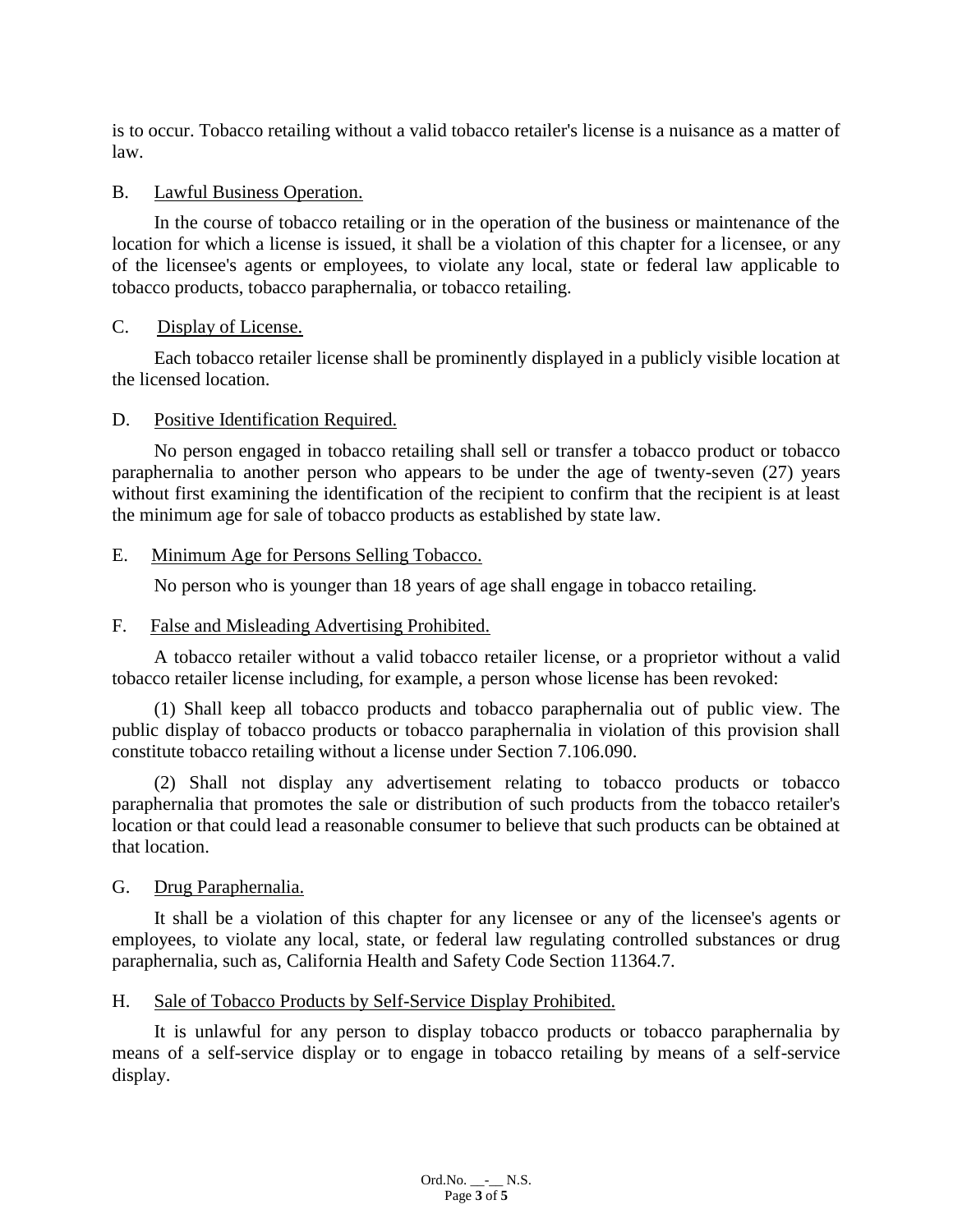### I. Minimum Pack Size for Little Cigars and Cigars.

No tobacco retailer shall sell or offer for sale, or possess with intent to sell or offer for sale:

1. Any single little cigar or cigar, whether or not packaged for individual sale;

2. Any number of little cigars or cigars fewer than the number contained in the manufacturer's original packaging intended for sale to a consumer;

3. Any package of little cigars or cigars containing fewer than twenty (20) little cigars or cigars.

4. This subsection does not apply to the sale or offer for sale of a single cigar for which the retail price (exclusive of all applicable taxes and fees) exceeds \$5.00. This minimum retail amount may be adjusted from time to time by a resolution of the City Council.

#### J. Sale of Flavored Tobacco Products Prohibited.

(a) It shall be a violation of this chapter for any tobacco retailer or any of the tobacco retailer's agents or employees to sell, offer for sale, or to possess with intent to sell or offer for sale, any flavored tobacco product.

(b) There shall be a rebuttable presumption that a tobacco retailer in possession of four or more flavored tobacco products, including but not limited to individual flavored tobacco products, packages of flavored tobacco products, or any combination thereof, possesses such flavored tobacco products with intent to sell or offer for sale.

There shall be a rebuttable presumption that a tobacco product is a flavored tobacco product if a tobacco retailer, manufacturer, or any employee or agent of a tobacco retailer or manufacturer has:

(1) made a public statement or claim that the tobacco product imparts a Characterizing Flavor;

(2) used text and/or images on the Tobacco Product's Labeling or Packaging to explicitly or implicitly indicate that the Tobacco Product imparts a Characterizing Flavor; or

(3) taken action directed to Consumers that would be reasonably expected to cause Consumers to believe the Tobacco Product imparts a Characterizing Flavor.

K. Sale of electronic cigarettes prohibited.

(1) The sale by a Tobacco Retailer of an Electronic Cigarette is prohibited where the Electronic Cigarette:

A. is a New Tobacco Product;

B. requires premarket review under 21 U.S.C. § 387j, as may be amended from time to time; and

C. does not have a premarket review order under 21 U.S.C. §  $387j(c)(1)(A)(i)$ , as may be amended from time to time.